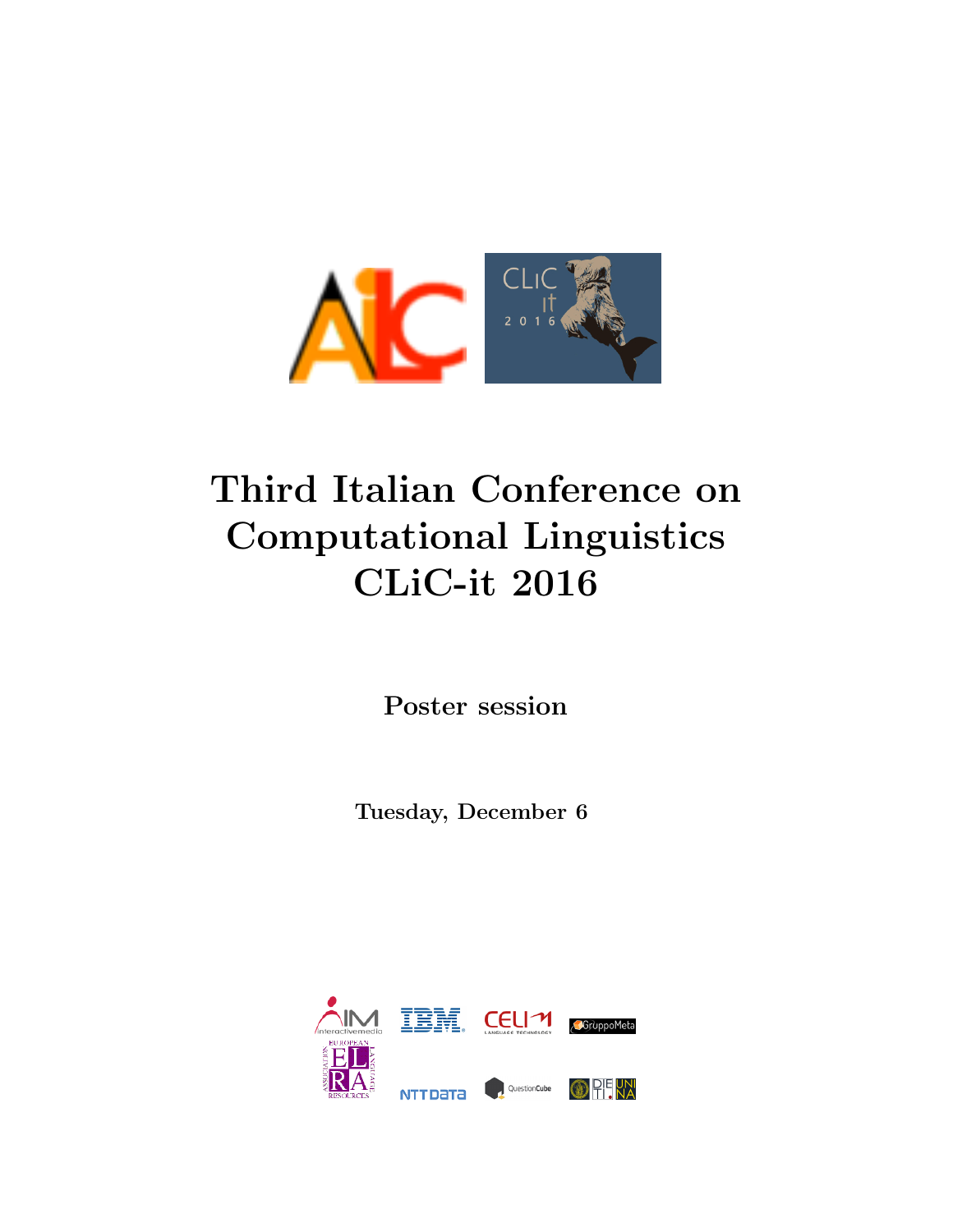

# NLP for Digital Humanities

CLIC -It  $2016$ 

Poster n. 1: David Alfter, Yuri Bizzoni Hybrid Language Segmentation for Historical Documents

1

Language segmentation, i.e. the division of a multilingual text into monolingual fragments has been addressed in the past, but its application to historical documents has been largely unexplored. We propose a method for language segmentation for multilingual historical documents. For documents that contain a mix of high- and low-resource languages, we leverage the high availability of high-resource language material and use unsupervised methods for the low-resource parts. We show that our method outperforms previous efforts in this field.

Poster n. 2: Franca Orletti, Felice Dell'Orletta, Rossella Iovino La leggibilità dei testi di ambito medico rivolti al paziente: il caso dei bugiardini di farmaci senza obbligo di prescrizione medica

> In this paper we present the first results of an exploratory analysis of simplification of the package leaflets of medicines, considered representative texts of doctor-patient communication. It will be shown how natural language processing tools can be used to reconstruct the linguistic profile of these texts and to guide their simplification.

Poster n. 3: Silvia Piccini, Andrea Bellandi, Giulia Benotto, Emiliano Giovannetti La Modellazione Diacronica di Risorse Termino-Ontologiche nell'Ambito delle Digital Humanities: Esperimenti su Clavius

> In this work, we present an experiment in the modeling of a diachronic termino-ontological resource named CLAVIUS through both the N-ary relations model and the 4D-fluents approach. Some of the salient differences of these two models are discussed. The overall objective of this research is to illustrate the main advantages and disadvantages in the adoption of a given model to build diachronic resources.

## Cognitive modeling of language processing and psycholinguistics

Poster n. 4: Francesca Guglielmi, Pierpaolo Basile, Antonietta Curci, Giovanni Semeraro Sentiment Analysis: applicazione in un dominio psico-forense

> This study aims to apply the sentiment analysis to a psycho-forensic context through the analysis of narrative transcriptions related to the crimes committed by violent detainees. We investigate the presence of psychopathy through the Psychopathic Personality Inventory-Revised (PPI-R). Psychopathy is a personality disorder that is characterized by emotional detachment, the lack of empathy and it is often found in the prison population for the brutality of committed crimes. Our study explores possible associations between psychopathy and emotional content present in the narratives. Results show a neutral polarity for both psychopathic and

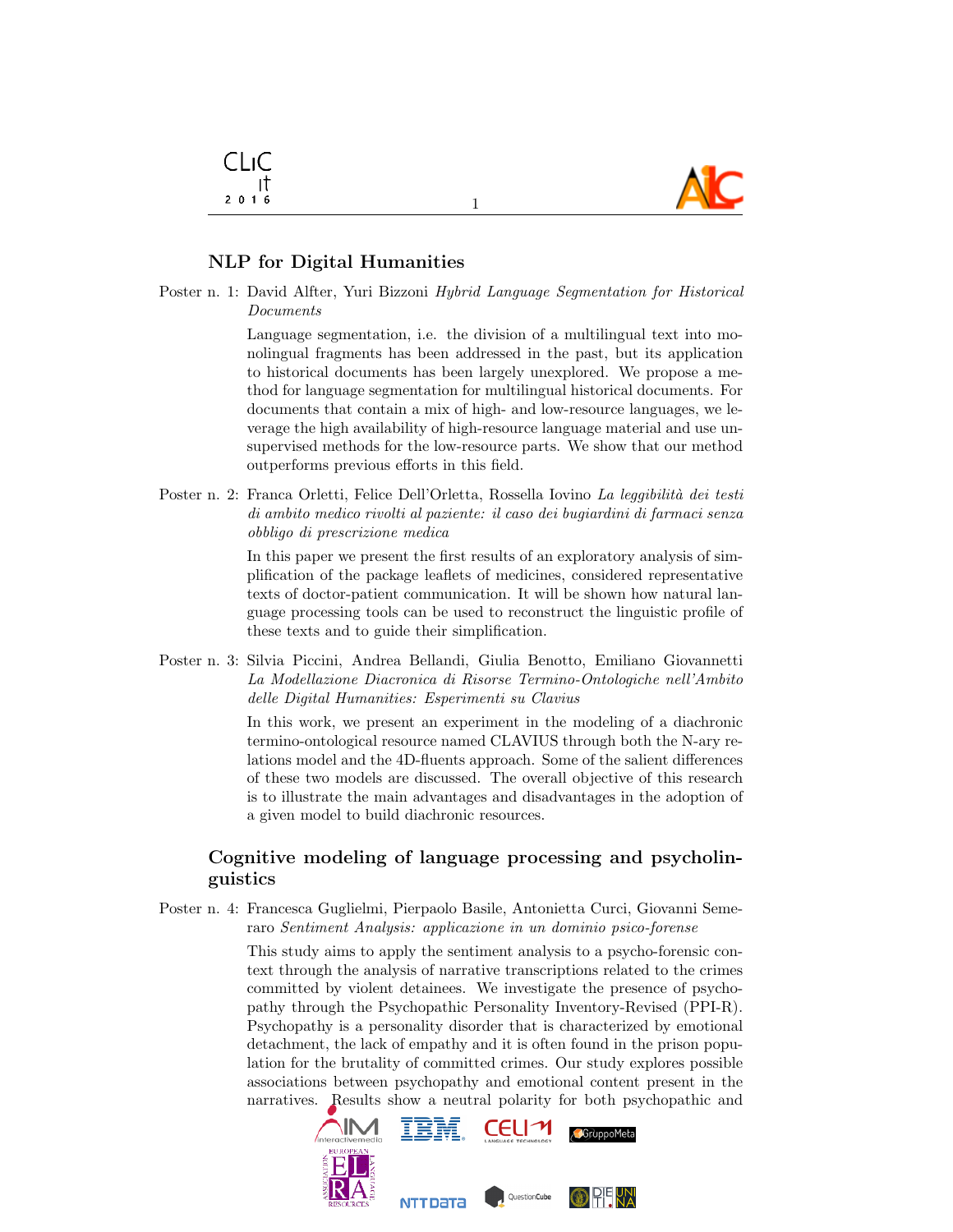

not psychopaths offenders, however it is possible to identify significant emotional characteristics that diversify the narrative transcriptions.

2

Poster n. 5: Roberto Bottini, Daniel Casasanto, Andrea Nadalini, Davide Crepaldi Stepping out of the Chinese Room: Word meaning with and without consciousness

> What is the role of consciousness in language processing? Unconscious priming experiments show that words can prime other words with related meanings (cat  $-\text{dog}$ ), and these priming effects are assumed to reflect the activation of conceptual knowledge in semantic memory. Alternatively, however, unconscious priming effects could reflect predictive relationships between the words' forms, since words that are semantically related are also statistically related in language use. Therefore, unconscious "semantic" priming effects could be due to relationships between words' forms mimicking conceptual relationships, as in Searle's Chinese Room thought experiment. To distinguish wordform-based and semantics-based accounts of priming we conducted an experiment in which temporal words (e.g., earlier, later) were preceded by spatial words that were processed either consciously or unconsciously. Time is typically conceptualized as a spatial continuum extending along either the sagittal (front-back) or the lateral (left-right) axis, but only the sagittal space-time mapping is encoded in language (e.g. the future is ahead, not to the right). Results showed that temporal words were primed both by sagittal words (back, front) and lateral words (left, right) when primes were perceived consciously, as predicted by both wordform-based and semantics-based accounts. Yet, only sagittal words produced an unconscious priming effect, as predicted by the wordform-based account. Unconscious word processing appears to be limited to relationships between words' forms, and consciousness may be needed to activate words' meanings.

#### Morphology and Syntax Processing

Poster n. 6: Alberto Lavelli Comparing State-of-the-art Dependency Parsers on the Italian Stanford Dependency Treebank

> In the last decade, many accurate dependency parsers have been made publicly available. It can be difficult for non-experts to select a good off-the-shelf parser among those available. This is even more true when working on languages different from English, because parsers have been tested mainly on English treebanks. Our analysis is focused on Italian and relies on the Italian Stanford Dependency Treebank (ISDT). This work is a contribution to help non-experts understand how difficult it is to apply a specific dependency parser to a new language/treebank and choose a parser that meets their needs.

Poster n. 7: Marco Passarotti, Marco Budassi May the Goddess of Hope Help Us. Homonymy in Latin Lexicon and Onomasticon



CLIC ा  $2016$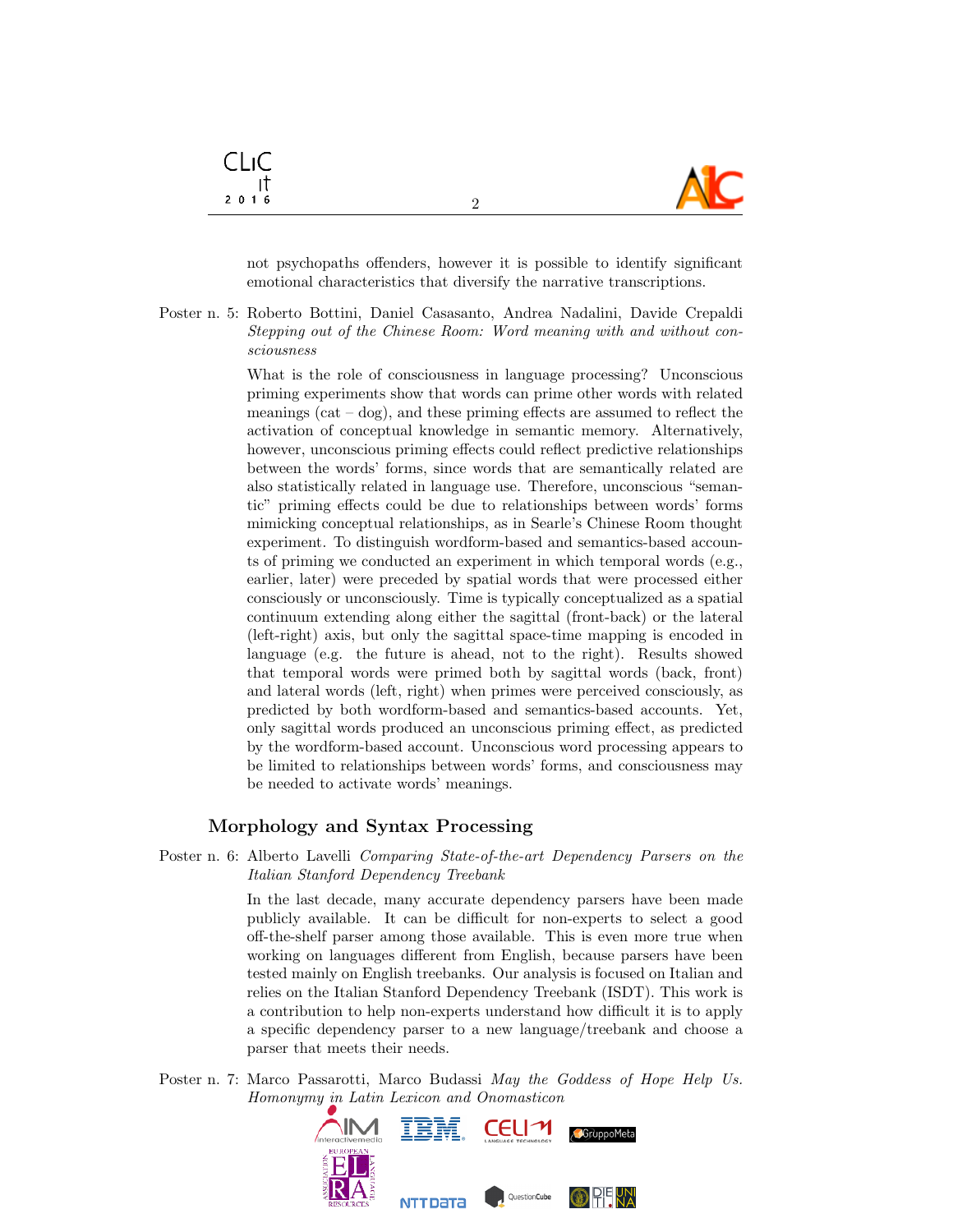

We present a study on the degree of homonymy between the lexicon of a morphological analyser for Latin and an Onomasticon. To understand the impact of homonymy, we discuss an experiment on four Latin texts of different era and genre.

3

#### NLP for Web and Social Media

Poster n. 8: Anita Alicante, Anna Corazza, Antonio Pironti Twitter Sentiment Polarity Classification using Barrier Features

> A crucial point for the applicability of sentiment analysis over Twitter is represented by the degree of manual intervention necessary to adapt the approach to the considered domain. In this work we propose a new sentiment polarity classifier exploiting barrier features, originally introduced for the classification of textual data.

Poster n. 9: Jennifer-Carmen Frey, Aivars Glaznieks, Egon W. Stemle The DiDi Corpus of South Tyrolean CMC Data: A multilingual corpus of Facebook texts

> The DiDi corpus of South Tyrolean data of computer-mediated communication (CMC) is a multilingual sociolinguistic language corpus. It consists of around 600,000 tokens collected from 136 profiles of Facebook users residing in South Tyrol, Italy. In conformity with the multilingual situation of the territory, the main languages of the corpus are German and Italian (followed by English). The data has been manually anonymised and provides manually corrected part-of-speech tags for the Italian language texts and manually normalised data for German texts. Moreover, it is annotated with user-provided socio-demographic data (among others L1, gender, age, education, and internet communication habits) from a questionnaire, and linguistic annotations regarding CMC phenomena, languages and varieties. The anonymised corpus is freely available for research purposes.

Poster n. 10: Felicia Logozzo *Sequenze N+pN* (nome comune + nome proprio): descrizione linguistica da un corpus dell'italiano

> This paper describes the most important  $N+pN$  (noun + proper noun) structures in Italian from the corpus of La Repubblica 2002-2005

## Information Extraction, Entity Linking and (Linked) Open Data

Poster n. 11: Anita Alicante, Anna Corazza, Francesco Isgró, Stefano Silvestri Relation mining from clinical records

> We propose a system to extract entities and relations from a set of clinical records in Italian based on two preceding works. This approach does not require annotated data and is based on existing domain lexical resources and unsupervised machine learning techniques.



CLIC ा  $2016$